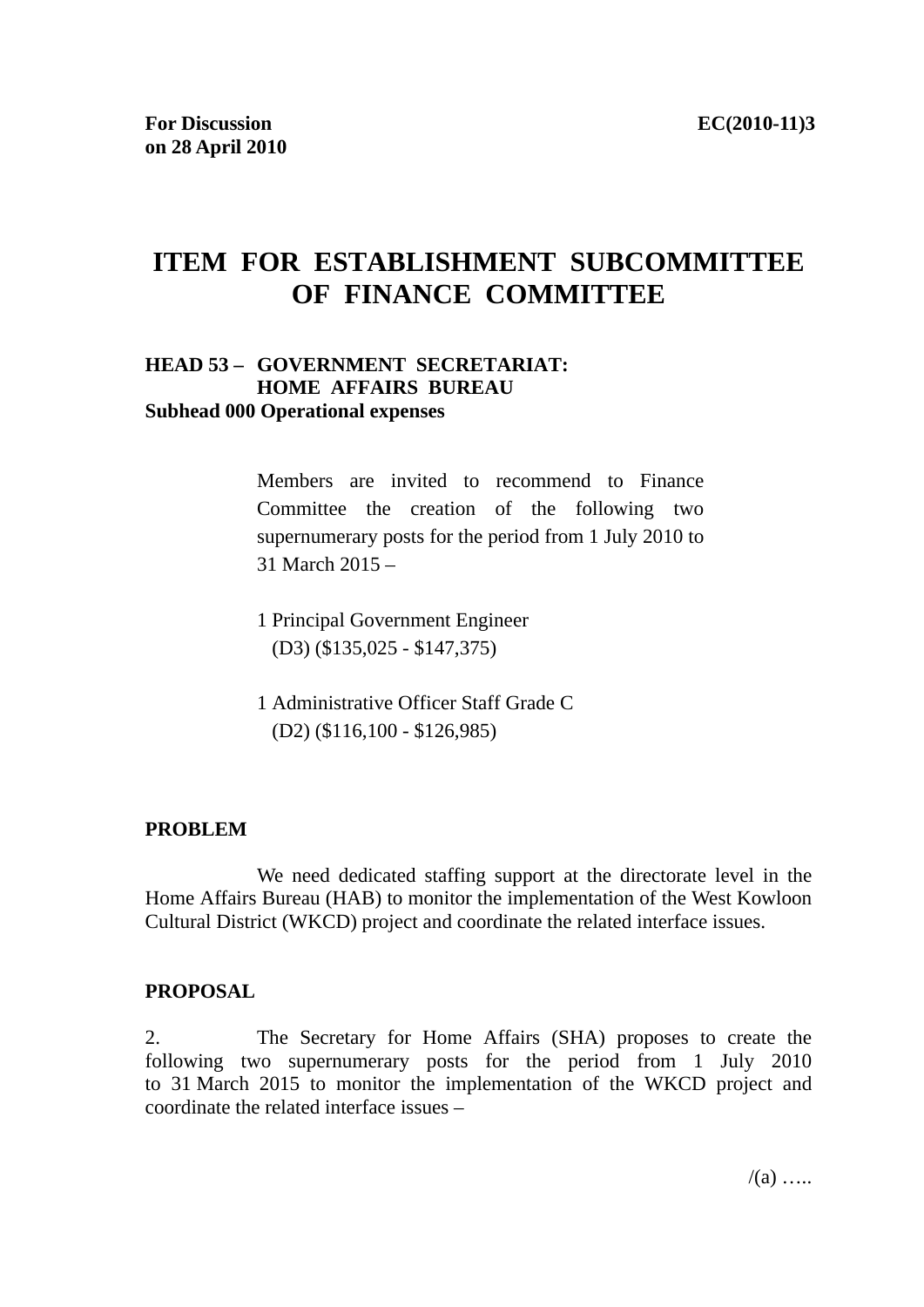- (a) one Principal Government Engineer (PGE) (D3) post; and
- (b) one Administrative Officer Staff Grade C (AOSGC) (D2) post.

# **JUSTIFICATION**

3. The WKCD project is the Government's major strategic investment in the long-term development of the arts and culture for the future of Hong Kong and is one of the ten major infrastructure projects<sup>1</sup>. The objective is to develop an integrated arts and cultural district with world-class arts and cultural facilities, distinguished talents, iconic architectures, and quality programmes with a must-visit appeal, which is capable of making Hong Kong an international cultural metropolis. The WKCD also seeks to be a strong driving force to foster the growth and development of cultural and creative industries in Hong Kong. The West Kowloon Cultural District Authority Ordinance was enacted in July 2008 to establish the West Kowloon Cultural District Authority (WKCDA) to spearhead the development of the project. The Finance Committee (FC) approved in July 2008, vide PWSC(2008-09)31, the granting of an upfront endowment of \$21.6 billion to the WKCDA to cover the capital costs of the project. A list of the facilities to be built in the WKCD is at Enclosure 1.

Encl. 1

 $\overline{a}$ 

4. On 13 June 2008, FC approved, vide EC(2008-09)6, the creation of three supernumerary posts for the WKCD Office in HAB, namely, one Administrative Officer Staff Grade B (D3), one Administrative Officer Staff Grade C (D2) and one Chief Treasury Accountant (D1) for a period of two years from 1 July 2008 to support the operation of the WKCDA in its initial years of establishment. As mentioned in the concerned Establishment Subcommittee paper, the WKCD Office is responsible for providing necessary support for the establishment of the WKCDA and providing administrative and secretariat support during the early stage after its establishment; taking charge of the financial management for the WKCD project; conducting recruitment exercises for the WKCDA; laying the ground work for the preparation of conceptual plans and Development Plan (DP) for the WKCD through conducting the Stage 1 public engagement (PE) exercise; and handling all issues relating to the collaborations between the Government and the WKCDA.

/5. …..

<sup>1</sup> As announced by the Chief Executive in his 2007-08 Policy Address, the ten major infrastructure projects include: (1) South Island Line (East); (2) Sha Tin to Central Link; (3) Tuen Mun Western Bypass and Tuen Mun-Chek Lap Kok Link; (4) Hong Kong Section of the Guangzhou-Shenzhen-Hong Kong Express Rail Link (XRL); (5) Hong Kong-Zhuhai-Macao Bridge; (6) Hong Kong-Shenzhen Airport Co-operation; (7) Hong Kong-Shenzhen Joint Development of the Lok Ma Chau Loop; (8) West Kowloon Cultural District; (9) Kai Tak Development; and (10) New Development Areas.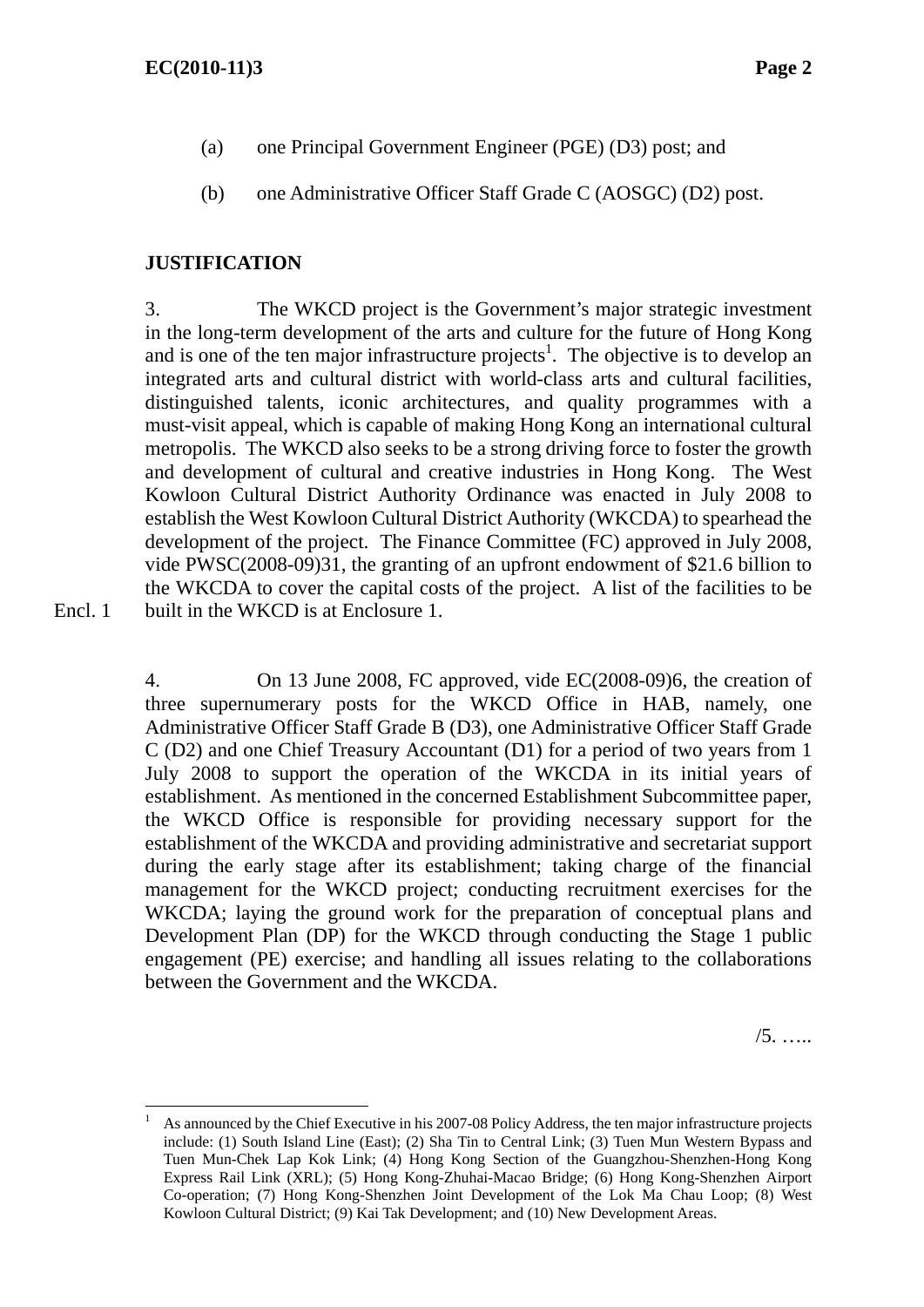5. We anticipate that the senior management of WKCDA will be in place before mid-2010 to take charge of the project delivery, financial management, human resources, marketing and communications, legal services, performing arts and museum policy for the WKCD. There should be no further need for HAB to provide administrative and secretariat support to the WKCDA and thus the existing WKCD Office in HAB could be disbanded by end June 2010 as scheduled. On the other hand, starting from July this year, the WKCD project will enter into an intensive planning, design and construction stage during which the detailed planning and design of WKCD, construction of core arts and cultural facilities (CACF), infrastructural works within and in the vicinity of WKCD will take place. The WKCDA will also be in full swing in developing its programmes, formulating policies for operation of CACF, recruiting the staff required and implementing mode of governance for CACF.

6. While the WKCDA will discharge its duties under the West Kowloon Cultural District Authority Ordinance (Cap. 601) to plan, construct and operate the facilities in the WKCD, SHA has the responsibility of overseeing the WKCDA to ensure the timely implementation of all the capital works projects and proper application of the \$21.6 billion upfront endowment. The two proposed supernumerary posts will play a key role in helping SHA to oversee the progress of the WKCD project, monitor its implementation and provide essential inputs at a senior level to ensure effective liaison and coordination among the WKCDA, Government bureaux/departments and other parties to facilitate smooth commissioning of the WKCD project starting from 2015.

# **Project Manager (HAB)**

7. The WKCD project involves the master planning of a 40-hectare waterfront site, with arts and cultural facilities, open space, residential, office, hotel, retail, dining, entertainment and infrastructure facilities, which is comparable to the planning of a small new town. In most cases, the planning of such a large and prominent site would be undertaken by the Government. However, in the case of the WKCD project, the master planning of such a significant and complex project is undertaken by a statutory body, namely the WKCDA, of which the senior management is newly recruited. It is important for the Government to work in close partnership with the WKCDA so as to provide timely advice and initiate actions when necessary for ensuring that the WKCDA will achieve the objective of developing WKCD into a world-class integrated arts and cultural district.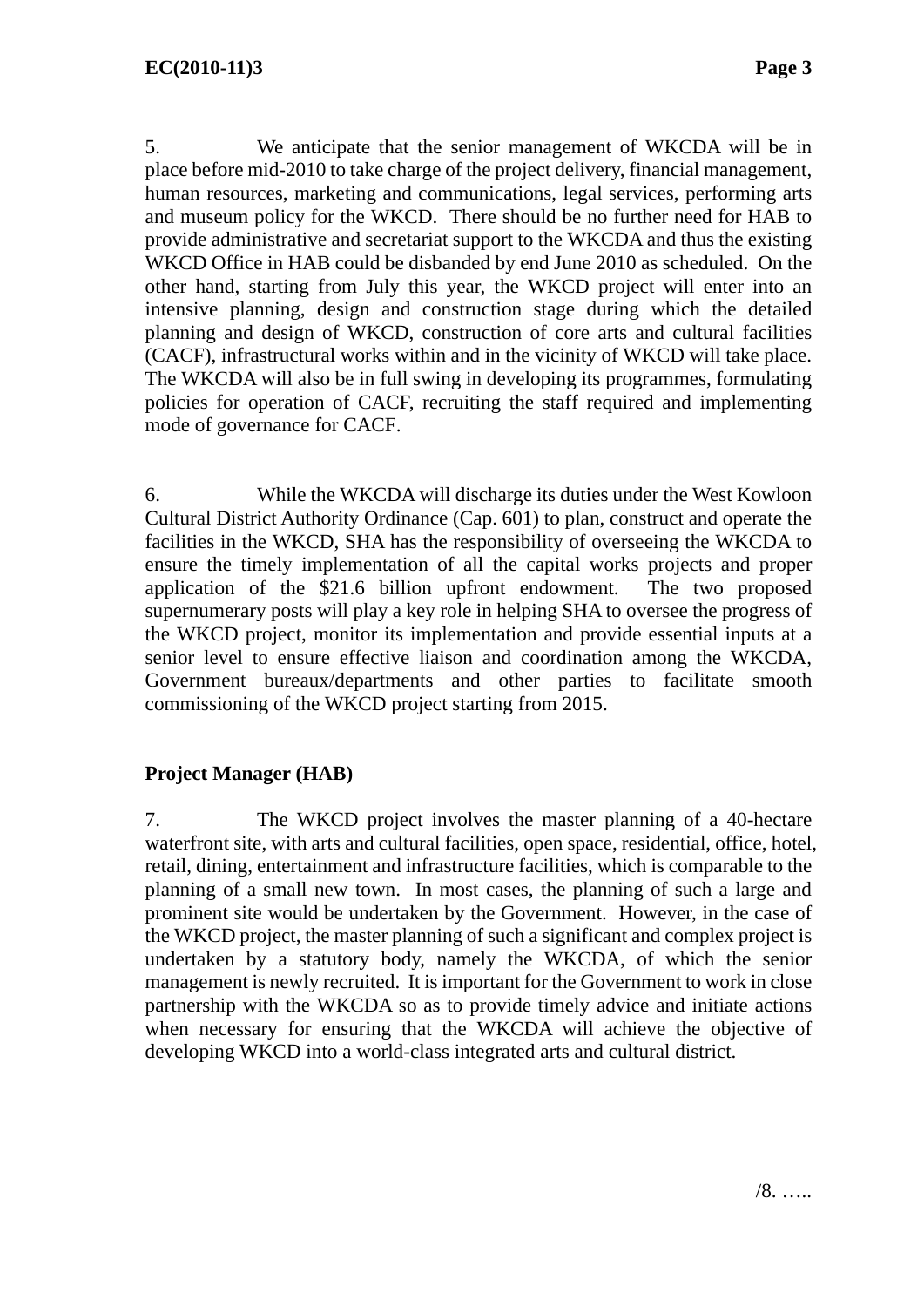8. In accordance with the West Kowloon Cultural District Authority Ordinance, the WKCDA shall consult the public and SHA in preparing the DP for the WKCD. The proposed PGE, designated as Project Manager (HAB), will provide advice and technical support to HAB to monitor the progress of preparation of the DP and the planning, design and construction of CACF to ensure that the WKCDA will complete the project with world-class standards, on schedule and within budget.

# *Preparation of Conceptual Plan Options*

9. The WKCDA will conduct the Stage 2 PE exercise in summer 2010 to engage members of the public and stakeholders (including the arts and cultural sector and other relevant sectors) on the three Conceptual Plan Options prepared by the Conceptual Plan Consultants appointed by the WKCDA, including which option is most acceptable to the public and can serve as the foundation of the DP, and the preliminary Schedules of Accommodation (SoA) for CACF. Project Manager (HAB), who will be assisted by one senior architect and one senior engineer, will represent HAB in overseeing the public engagement process to ensure that the Stage 2 PE exercise will be conducted in a transparent and open manner. Moreover, Project Manager (HAB) will oversee whether public views have been taken into account by the WKCDA in the selection of the preferred Conceptual Plan Option and its subsequent modifications, so as to ensure that features of the other two Conceptual Plan Options preferred by the public and the stakeholders are incorporated.

# *Preparation of DP*

10. After the Stage 2 PE exercise, Project Manager (HAB) will monitor the progress of the WKCD project from a conceptual scheme to actual implementation. Starting from 2011, the WKCDA will develop a detailed DP for the WKCD and detailed SoA for the CACF. The DP is underpinned by various detailed technical and engineering assessments, including studies on sustainable development, traffic and transport, highway infrastructure, environment, air ventilation, marine, drainage and sewerage, water supply and utilities. The Project Consultant of the WKCDA will conduct the abovementioned technical and engineering assessments as well as detailed financial and marketing assessments for the DP. The public and stakeholders' views will be sought on the detailed DP and the detailed SoA in the Stage 3 PE exercise, which is tentatively scheduled for 2011 before the DP is submitted to the Town Planning Board (TPB) for consideration.

11. The relevant Government bureaux/departments will provide technical advice to the TPB on the detailed DP submitted by the WKCDA. Project Manager (HAB) will act as a focal point of coordination among concerned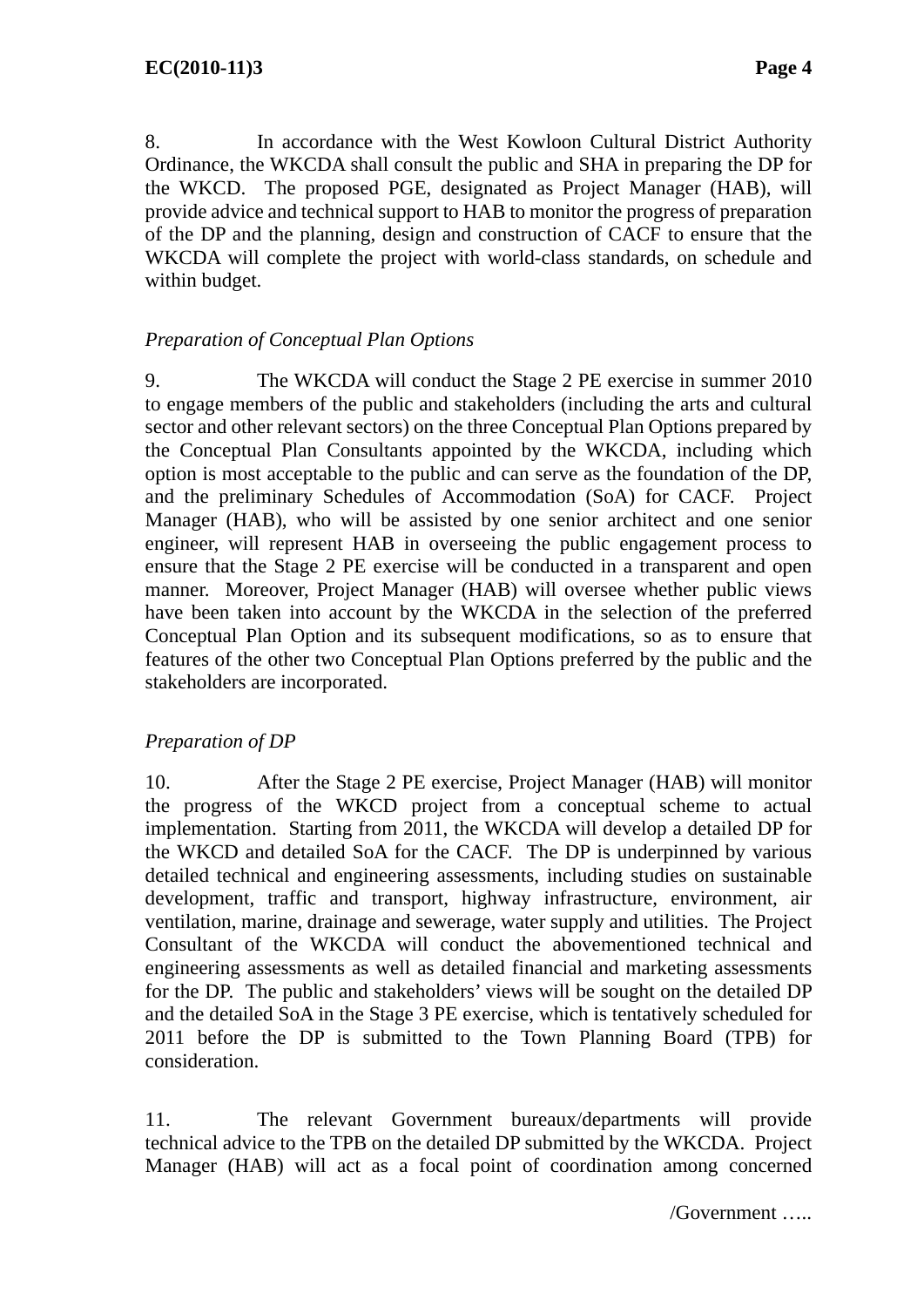Government bureaux/departments for effective communication so as to ensure that the technical aspects of the DP are in order and comply with all the statutory requirements for timely submission to the TPB by end 2011.

12. Once the DP is considered by the TPB to be suitable for publication under the Town Planning Ordinance, the WKCDA will organise design competitions for the iconic buildings in WKCD, which will be followed by several years of construction works. Project Manager (HAB) will monitor the progress of the design competitions, the procurement process, and the construction works to ensure that the WKCDA will comply with all the planning, building and design parameters and complete the works in a timely and cost-effective manner.

13. Under the West Kowloon Cultural District Authority Ordinance, WKCDA shall manage its finances (including resources) with due care and diligence and ensure the financial sustainability of the operation and management of arts and cultural facilities, related and ancillary facilities. Project Manager (HAB) will be responsible for overseeing WKCDA's spending according to the scope of FC's approved upfront endowment.

# *Infrastructure Works and Communal Facilities within WKCD*

14. As foreshadowed in the Public Works Subcommittee (PWSC) paper submitted to the PWSC in June 2008 regarding the upfront endowment to the WKCDA for the WKCD project, the Government will provide other communal and government facilities and related engineering works, such as roads, drainage, fire station, public pier, etc. which are designed to support the whole WKCD project (including residential, office and hotel developments). Funding approval for such works will be sought separately. While the actual planning, detailed design and construction of these communal and government facilities and their related engineering works are the responsibilities of existing Government departments, such as the Civil Engineering and Development Department, the Drainage Services Department, etc., Project Manager (HAB) will spearhead the formulation of the overall development strategy and coordinate the work of the concerned Government departments in the planning, design and construction of these facilities to ensure that these infrastructure and communal facilities would be adequate to support the arts and cultural and other facilities, as well as residential, hotel and office facilities in the WKCD. As the majority of communal and government facilities to be provided in the WKCD are inter-related, any delay in their completion would have major implications for the timely completion of WKCD facilities and should be avoided. Project Manager (HAB) will identify works departments and maintenance agents, prepare overall financial estimates and forecasts, vet the concerned technical studies and reports, provide policy support to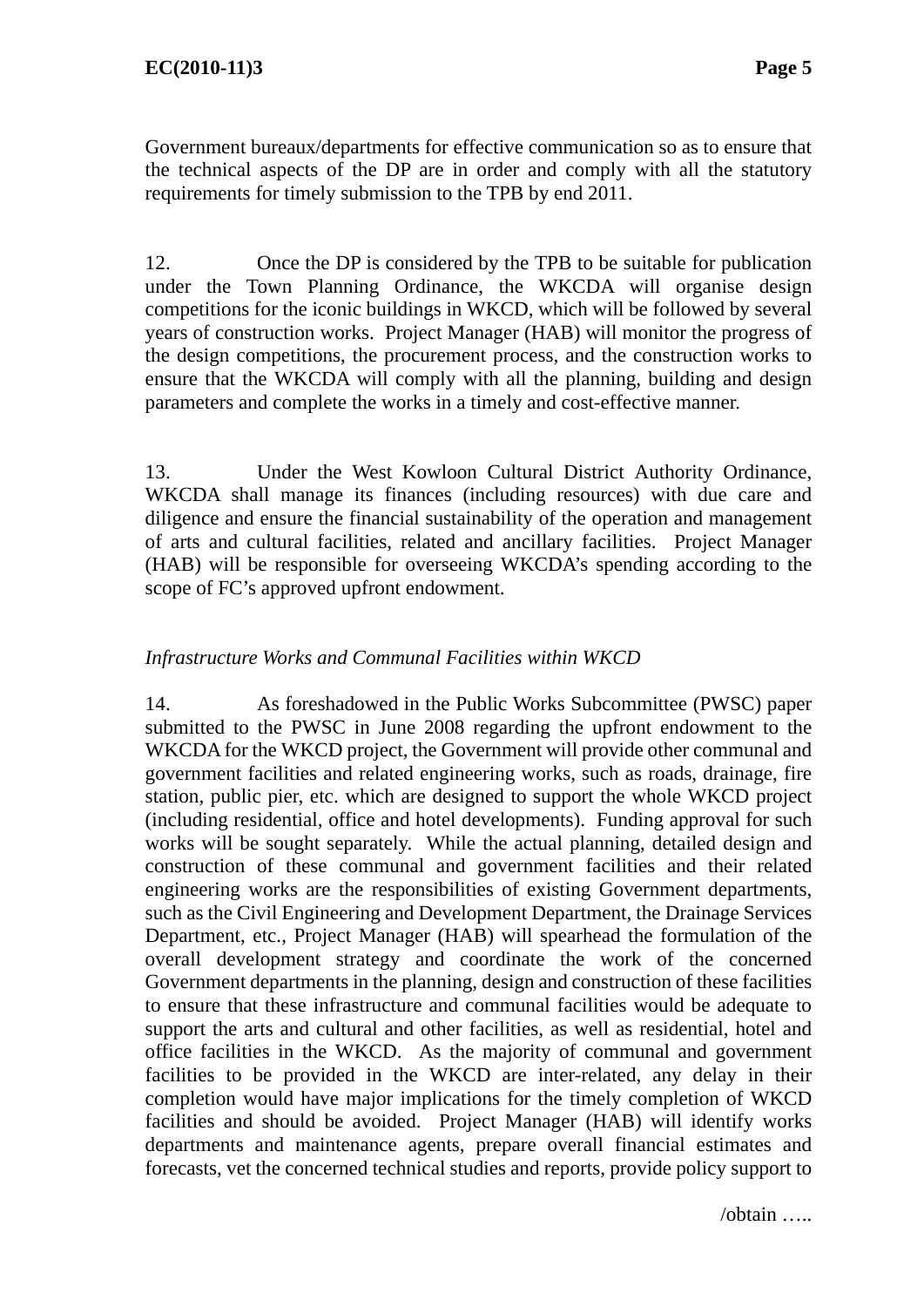obtain funding, and monitor the expenditure and progress of public works within the WKCD undertaken by Government departments to ensure they dovetail with the commissioning of Phase 1 WKCD facilities starting from 2015. To this end, Project Manager (HAB) will need to liaise closely with various Government departments, utilities companies and the WKCDA for timely execution of the strategies and procedures as formulated.

### *Interface with Infrastructure Projects in the Vicinity*

15. Project Manager (HAB) will play a leading role in coordinating inputs from senior directorate officers in Government bureaux/departments, the WKCDA and other concerned parties on all matters affecting the development of the WKCD project, keeping them apprised of related problems, resolving differences and formulating workable action plans acceptable to all to tackle interface issues between the WKCD project and all infrastructure projects in the vicinity of the WKCD. The interface issues include traffic improvement works in the West Kowloon district to meet the traffic demand arising from the future development in the entire West Kowloon New Development Area including the WKCD; timely handover of XRL temporary works area to the WKCDA to meet the very tight development schedule of the WKCD development; and the possible impact of the topside developments of XRL on WKCD as well as the mitigating measures needed to minimise such impact.

16. The residential, office and hotel sites within the WKCD will be disposed of by the Government for private development. Project Manager (HAB) will also liaise with the Lands Department and the WKCDA to provide inputs in working out a land disposal and implementation arrangement for such sites, so that the timing of private developments dovetails with the overall development schedule of WKCD and the building design of these private developments would be in harmony with the overall design of the WKCD.

17. To effectively discharge the abovementioned important duties, it is essential that a high ranking professional directorate staff pitched at PGE level is in place in HAB to oversee the overall progress of the WKCD project and to liaise with concerned Government bureaux/departments, the WKCDA and relevant parties. Creation of the Project Manager (HAB) post will ensure dedicated support and steer at the appropriate directorate level in HAB to lead and oversee the coordination and implementation of construction projects within WKCD and its vicinity and implementation of government and communal facilities within the intended timeframe. Equipped with the necessary professional knowledge and practical experience accumulated from working on various development projects, Project Manager (HAB) should be able to exercise leadership, and to liaise with parties concerned to deal with all interface issues effectively and directly, so as to ensure smooth implementation of the WKCD project.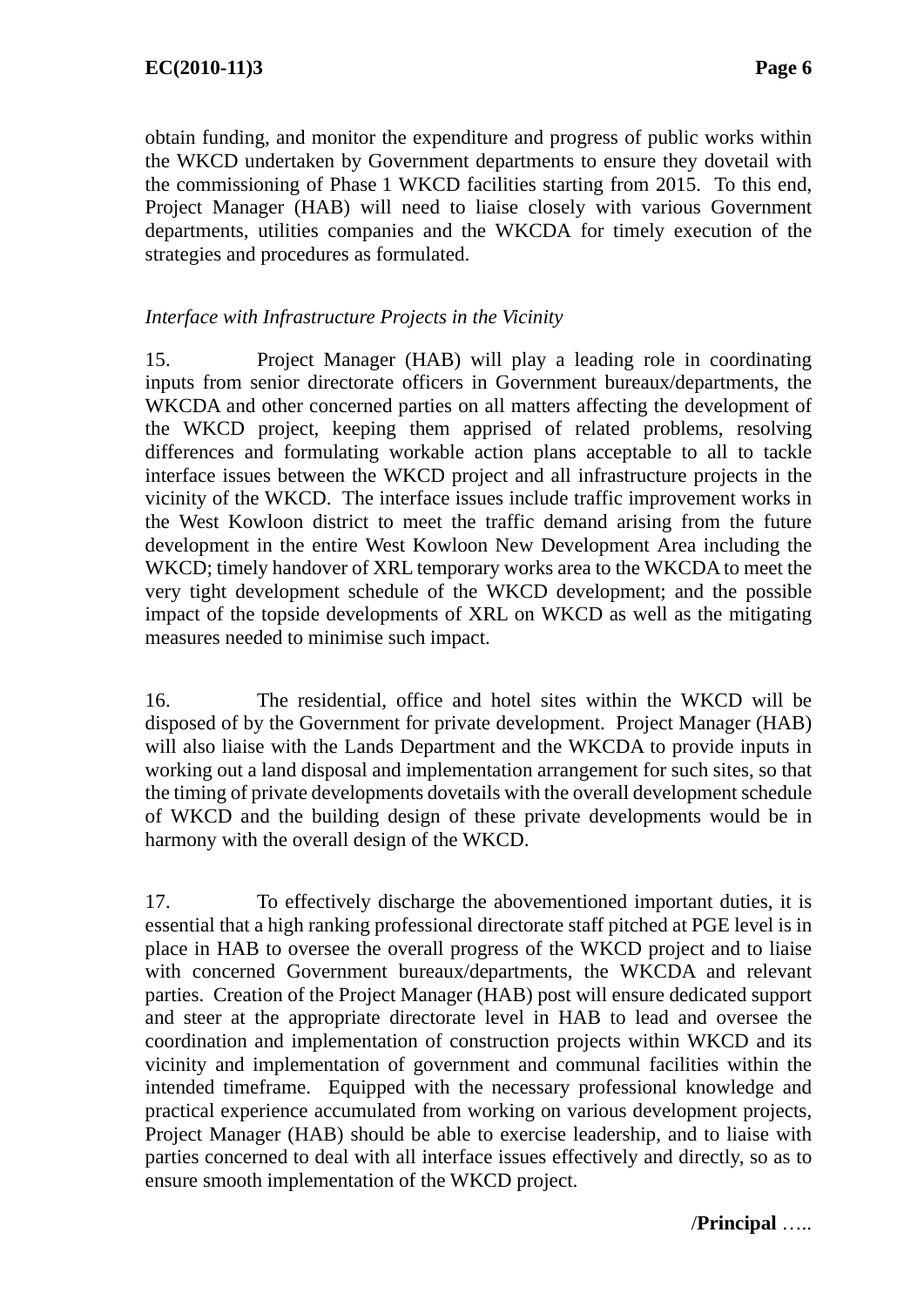#### **Principal Assistant Secretary (WKCD)**

18. The management of WKCDA will be fully responsible and has the autonomy to set its performing arts programmes and exhibition programmes in the WKCD. In the light of the public interest in the WKCD project, there is a role for HAB, as the policy bureau overseeing arts and cultural policy, to monitor the work of the WKCDA to ensure that it could meet the community expectations in various aspects. These include, amongst others, its programme development, venue hiring policies, the venues' accessibility to the public, collaboration with the arts and cultural sector and other aspects of community engagement/consultations. dedicated AOSGC post in HAB, designated as Principal Assistant Secretary (WKCD) (PAS(WKCD)), is required to take up the abovementioned monitoring work. PAS(WKCD) will report to the existing Deputy Secretary for Home Affairs(3)(DSHA(3)) who oversees arts and cultural policy.

19. Under the West Kowloon Cultural District Authority Ordinance, the WKCDA is required to perform its functions with a view to achieving a number of objectives. These include, amongst others, facilitating the long-term development of Hong Kong as an international arts and cultural metropolis; enhancing and promoting excellence, innovation, creativity and diversity in arts and culture; cultivating and nurturing local talents in the arts; promoting and providing arts education to the local community; facilitating and enhancing cultural exchange and cooperation among Mainland of China, Hong Kong and any other place; and encouraging community, commercial and corporate support and sponsorship of arts and culture. PAS(WKCD) will monitor WKCDA's performance so as to ensure that it performs its roles in a transparent and accountable manner to achieve the objectives as stated in the West Kowloon Cultural District Authority Ordinance.

20. The AOSGC, supported by an Administrative Officer and a Senior Executive Officer, will also oversee the interface issues between the facilities in the WKCD and the 13 performing arts venues and 14 museums, the Hong Kong Film Archive and the Hong Kong Visual Arts Centre currently managed by the Leisure and Cultural Services Department (LCSD). These include possible collaboration with LCSD in areas such as programme partnership, venue partnership/resident company scheme, exchange of museum exhibits programmes, interflow and sharing of performing arts and museums expertise/personnel, strategies to optimise usage of facilities and avoid unhealthy competition.

21. The WKCDA, as a newly established statutory body, will also develop its mode of governance for its CACF. PAS(WKCD) will maintain close liaison with the management of WKCDA to oversee the institutional set-up and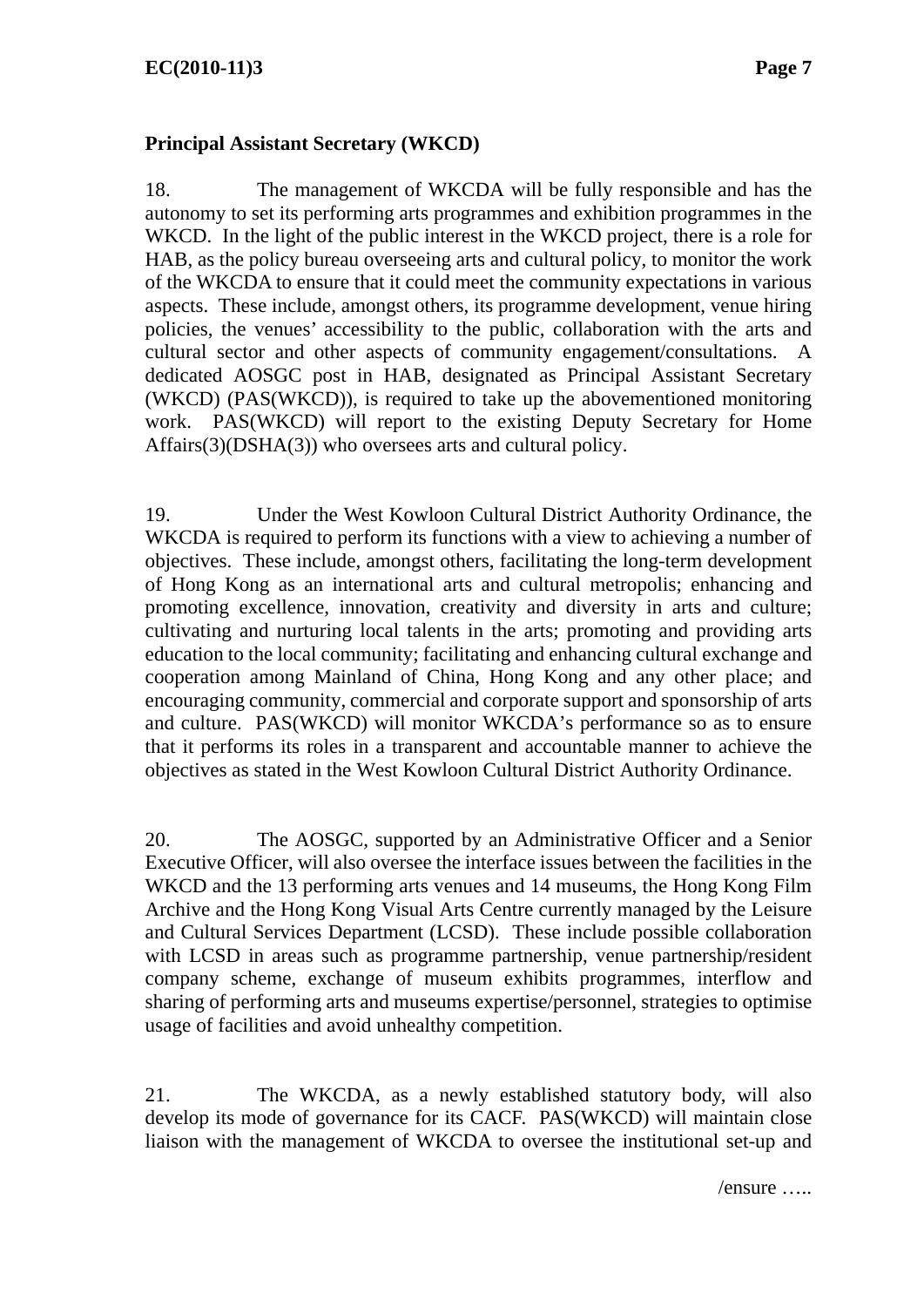ensure that its mode of governance, while providing management flexibility, freedom in artistic direction and maintaining curatorial independence, are also transparent and accountable in its operations. On the other hand, performing arts and exhibition programmes for the venues in the WKCD require a long lead time (three to four years) of advance planning. PAS(WKCD) will monitor WKCDA's work in planning performing arts programmes and exhibitions, acquisition of collection, recruitment and training of manpower and governance issues to ensure that they are done in a proper and responsible manner for the smooth commissioning of Phase 1 WKCD facilities starting from 2015.

22. As announced by the Financial Secretary in his Budget 2010-11, the Government will allocate additional funding over the next five financial years, starting from 2010-11, for measures such as arts programme development, audience building and enhancement of arts education and manpower training. WKCDA will also organise different performing arts and museum related activities to tie in with commissioning of WKCD facilities starting from 2015 to promote the WKCD and arts education and build up audience. There is a need for PAS(WKCD), reporting to DSHA(3), to coordinate efforts of the WKCDA and the Government for an overall coordinated approach in these areas of work.

23. The job descriptions of the PGE and AOSGC posts are at Enclosures 2 and 3 respectively. Encls. 2 & 3

# **ADDITIONAL NON-DIRECTORATE POSTS**

24. A total of seven non-directorate posts will be created in HAB from 1 July 2010 to 31 March 2015 in accordance with the established mechanism to provide support to the two proposed supernumerary posts. Project Manager (HAB) will be supported by one Senior Architect, one Senior Engineer and one Personal Secretary I, while PAS(WKCD) will be supported by one Administrative Officer, one Senior Executive Officer, one Personal Secretary I and one Assistant Clerical Officer. The organisation chart after the proposed creation of two supernumerary posts in HAB is at Enclosure 4.

Encl. 4

# **ALTERNATIVES CONSIDERED**

25. We have critically examined the possible redeployment of existing directorate officer within the works departments to take up the tasks of the proposed Project Manager (HAB). PGEs or equivalent rank officers with relevant project coordinating and monitoring experience are already fully occupied with their own

/schedule …..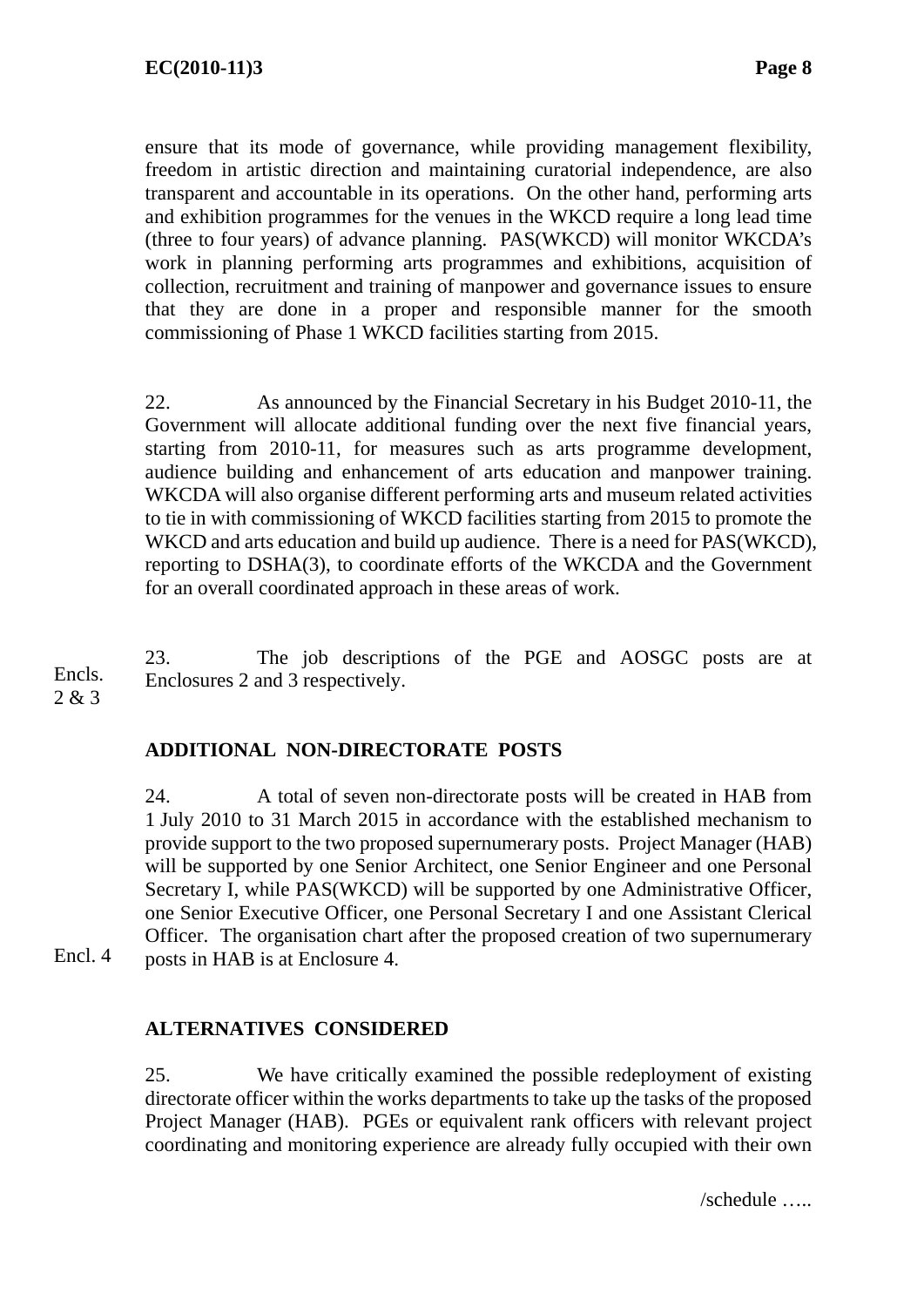schedule of duties, including the Kai Tak Development, Liantang/Heung Yuen Wai Boundary Control Point, Central Reclamation Phase III, Wanchai Development Phase II, Development of Greening Master Plan, Tseung Kwan O – Lam Tin Tunnel and the Cross Bay Link, which will be at various implementation stages in the coming years. This is also evidenced by the increasing forecast capital expenditure in the coming financial years as depicted in the Budget 2010-11. It is operationally not possible for the existing directorate officers in the works departments to take up the abovementioned extra duties of the proposed Project Manager (HAB) without adversely affecting the discharge of their scheduled duties and compromising the delivery and quality of other infrastructure projects.

26. As mentioned in paragraph 18, PAS(WKCD) will report to DSHA(3) who oversees the arts and cultural policy in HAB. At the Deputy Secretary level, the work arising from the cultural interface and housekeeping matters of the WKCD project will be absorbed by DSHA(3). DSHA(3) is currently supported by two AOSGCs who are responsible for a wide range of work portfolios, including policies on museums and visual arts; library policies; planning of LCSD's cultural and performance facilities; the funding and development of performing arts groups; overseeing the Hong Kong Arts Development Council and the Hong Kong Academy for Performing Arts; the development of Cantonese Opera; the protection of intangible cultural heritage; promotion of cultural exchange and arts in the community; managing the Arts Development Fund and housekeeping LCSD. The Culture Branch of HAB is also taking forward a number of initiatives on different fronts to strengthen the cultural software as announced in the Budget 2010-11. The Culture Branch is fully occupied with existing workload and it is operationally not viable for any of the two AOSGCs in the Culture Branch to take up the duties of the proposed PAS(WKCD) without compromising the effective delivery of their current duties.

27. Other PASs in HAB are working on a wide range of policy issues, including civic education outside schools, national education, gambling policy, policy matters on legal aid, legislation on divorce, maintenance and wills, religious matters, promotion of social enterprises, Trust Fund in Support of Reconstruction in the Sichuan Earthquake Stricken Areas, recreation and sport policies and strategies, etc. It is operationally not feasible for them to take up the tasks of the proposed PAS(WKCD) without adversely affecting the discharge of their scheduled duties.

28. In view of the above, a dedicated AOSGC under DSHA(3) is needed to provide focused policy steer and strong collaboration between different parties to prepare for the smooth commissioning of WKCD facilities starting from 2015. The job description of DSHA(3) after creation of the proposed PAS(WKCD) is at Enclosure 5.

Encl. 5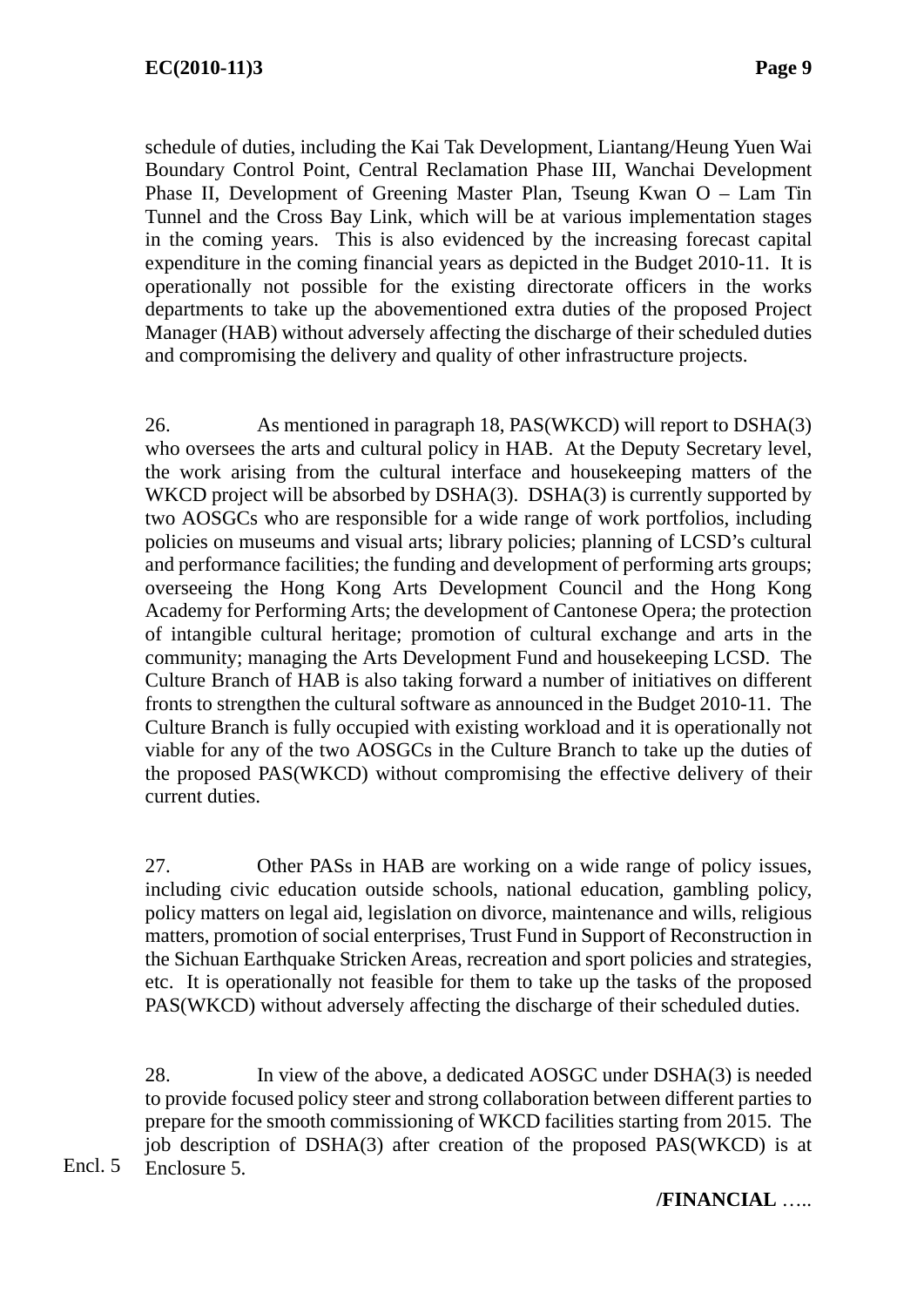# **FINANCIAL IMPLICATIONS**

29. The proposed creation of two supernumerary posts will bring about an additional notional annual salary cost at mid-point of \$3,196,320 as follows-

|                            | Notional annual salary cost at<br>mid-point<br>\$ | No. of<br>posts |  |  |  |
|----------------------------|---------------------------------------------------|-----------------|--|--|--|
| <b>Supernumerary posts</b> |                                                   |                 |  |  |  |
| $PGE$ (D3)                 | 1,716,840                                         |                 |  |  |  |
| $AOSGC$ (D2)               | 1,479,480                                         |                 |  |  |  |
| <b>Total</b>               | 3,196,320                                         | ◠               |  |  |  |

The additional full annual average staff cost, including salaries and staff on-cost is \$4,528,000.

30. The additional notional annual salary cost at mid-point for the seven non-directorate posts is \$4,135,440 and the full annual average staff cost, including salaries and staff on-cost, is \$5,623,000.

31. We have included sufficient provision in the 2010-11 draft Estimates to meet the cost of the proposed creation of two supernumerary posts and the seven non-directorate posts.

# **PUBLIC CONSULTATION**

32. On 17 March 2010, we consulted the Legislative Council Panel on Home Affairs on the above staffing proposal. Members supported the creation of two supernumerary posts of Project Manager (HAB) and PAS(WKCD) in HAB, for the period from 1 July 2010 to 31 March 2015, to oversee the progress of the WKCD project, and to ensure effective liaison and coordination among the WKCDA, Government bureaux/departments and other parties.

33. Regarding the post of Project Manager (HAB), a Member suggested that reference could be made to external practices by filling the post with a member of other professional fields, for example, an architect. We explained that as Project Manager (HAB) would be responsible for monitoring progress of works of the WKCD as well as coordinating infrastructure projects in the WKCD and its vicinity, it is more appropriate to fill the post with an engineer possessing rich experience in project coordination.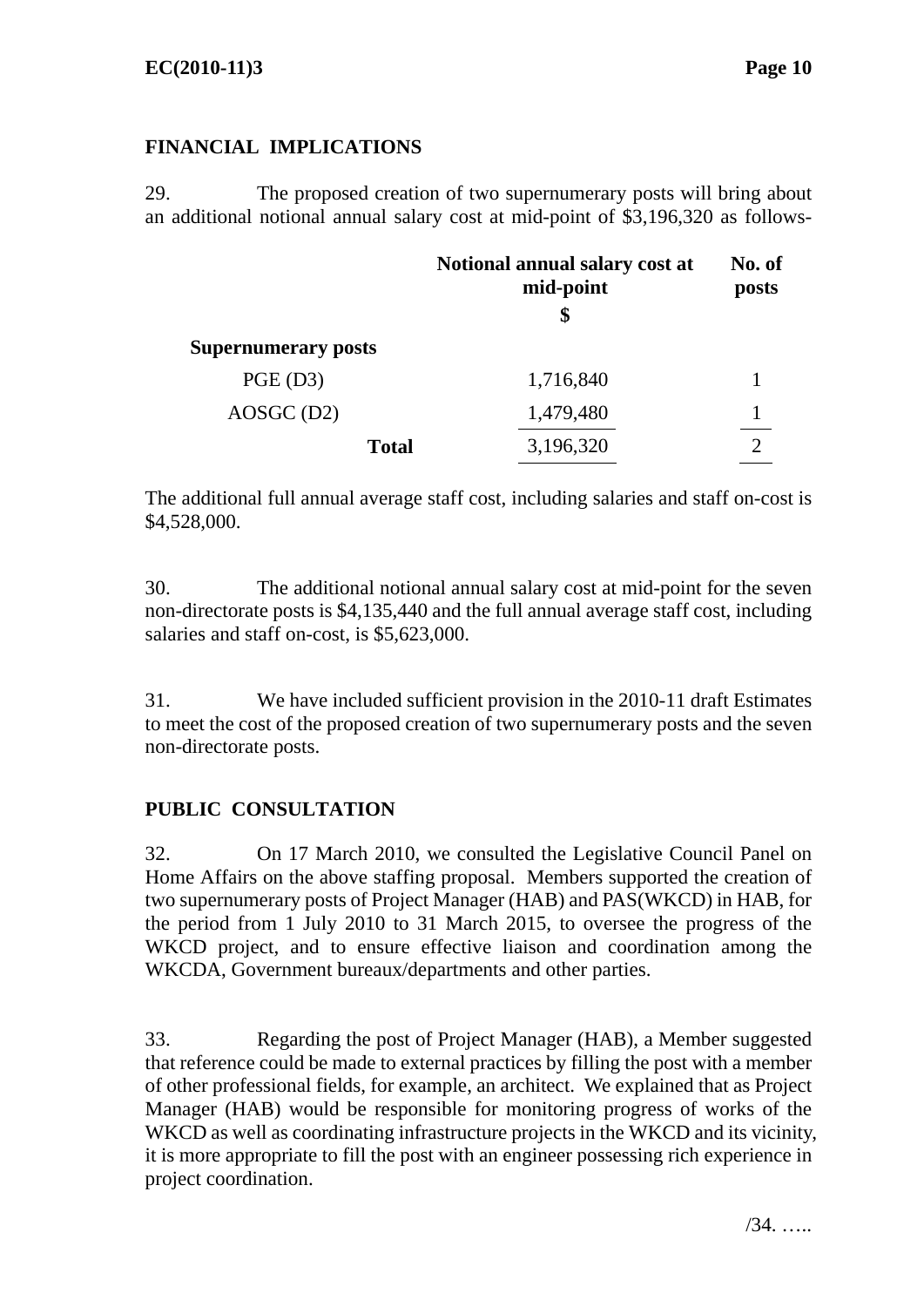34. Regarding the post of PAS(WKCD), a Member asked whether it should be taken up by an officer with professional knowledge in the arts. We pointed out that the WKCDA would be fully responsible for the arts and cultural positioning and planning of the WKCD. PAS(WKCD) would not interfere with the relevant work but would take charge of the interface, coordination and communication issues between the WKCDA and LCSD. We considered that filling this post with an administrative grade officer with public administration experience is appropriate.

# **BACKGROUND**

35. The West Kowloon Cultural District Authority Ordinance was enacted in July 2008 to establish the WKCDA to take forward the WKCD project. The FC approved in July 2008 the granting of an upfront endowment of \$21.6 billion to the WKCDA to cover the capital costs of the WKCD project. The WKCD would be an integrated arts and cultural district with world-class arts and cultural facilities, distinguished talents, iconic architectures, and quality programmes. The WKCDA conducted Stage 1 PE exercise between October last year and January this year to seek the public's views on the overall expectations and aspirations for the planning of the WKCD as well as views of the stakeholders of the arts and cultural sector on the facilities of arts and cultural venues. The WKCDA would consult the public this summer on the three Conceptual Plan Options.

#### **ESTABLISHMENT CHANGES**

36. The establishment changes in HAB for the past two years are as follows –

|                                | <b>Number of Posts</b>                  |                    |                    |
|--------------------------------|-----------------------------------------|--------------------|--------------------|
| <b>Establishment</b><br>(Note) | <b>Existing</b><br>(As at 1 April 2010) | As at 1 April 2009 | As at 1 April 2008 |
| А                              | $11+(3)^{\#}$                           | $11+(3)^{\#}$      | 11                 |
| В                              | 54                                      | 55                 | 50                 |
| C                              | 135                                     | 134                | 132                |
| <b>Total</b>                   | $200+(3)$                               | $200+(3)$          | 193                |

Note:

- A ranks in the directorate pay scale or equivalent
- B non-directorate ranks, the maximum pay point of which is above MPS point 33 or equivalent
- C non-directorate ranks, the maximum pay point of which is at or below MPS point 33 or equivalent
- ( ) Number of supernumerary directorate posts
- # As at 1 April 2010, there was no unfilled directorate post in HAB.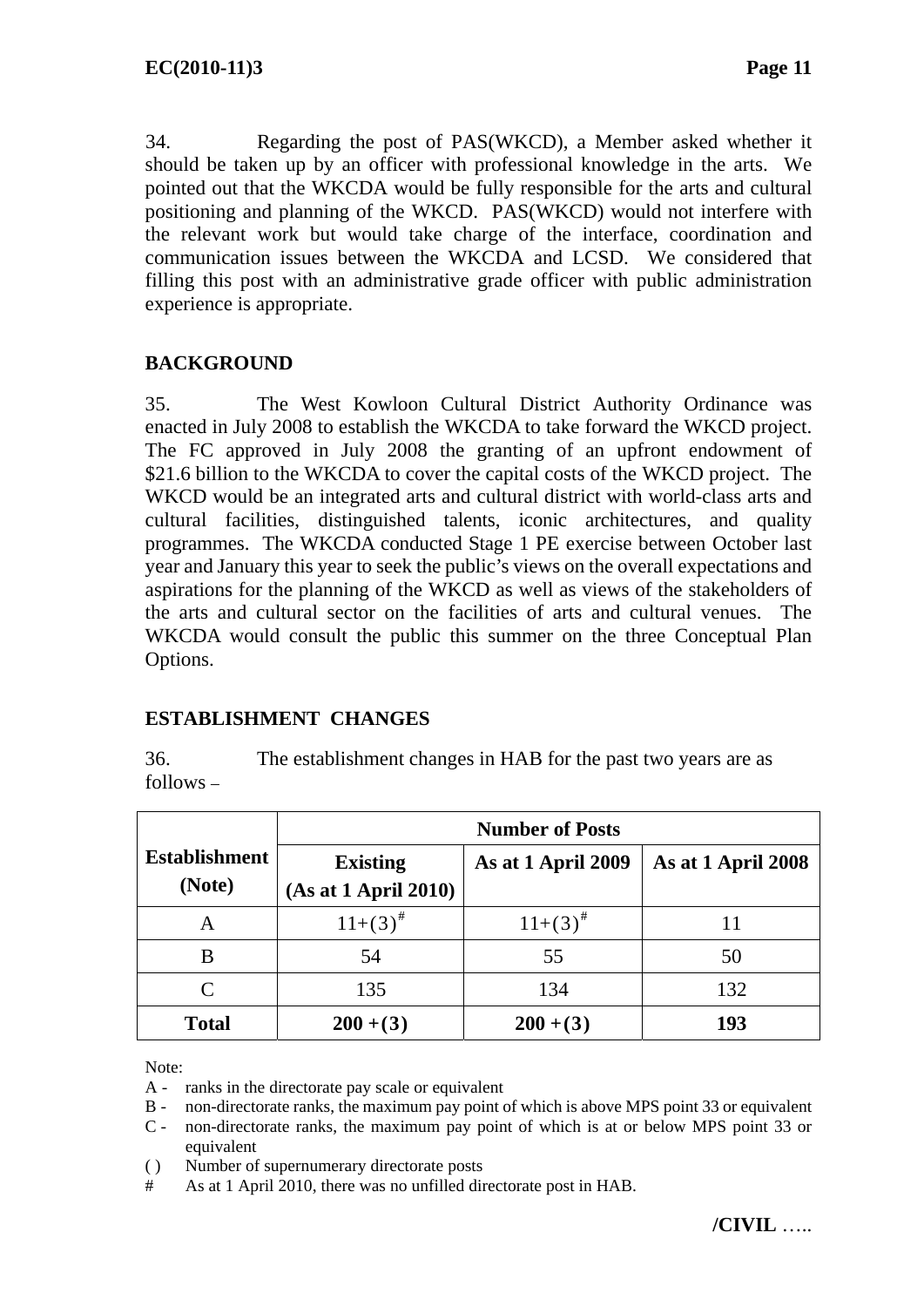# **CIVIL SERVICE BUREAU COMMENTS**

37. The Civil Service Bureau supports the proposed creation of the two supernumerary posts, namely the PGE and the AOSGC, for the period from 1 July 2010 to 31 March 2015 to assist SHA in overseeing the progress of the WKCD project, monitoring its implementation and providing high-level inputs. The grading and ranking of the proposed posts are considered appropriate having regard to the level and scope of responsibilities concerned.

# **ADVICE OF THE STANDING COMMITTEE ON DIRECTORATE SALARIES AND CONDITIONS OF SERVICE**

38. As the posts are proposed on a supernumerary basis, their creation, if approved, will be reported to the Standing Committee on Directorate Salaries and Conditions of Service in accordance with the agreed procedure.

--------------------------------

Home Affairs Bureau April 2010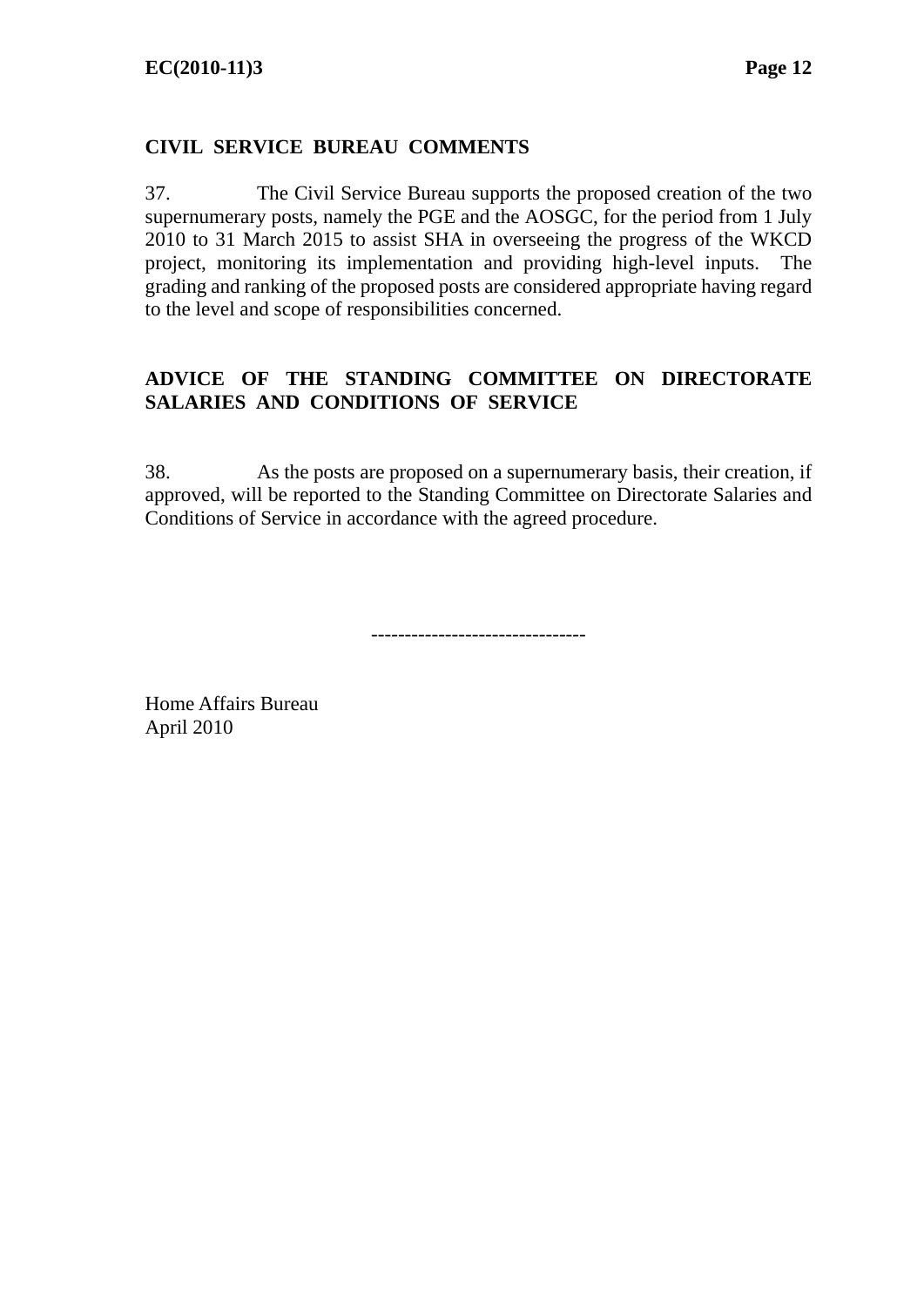# **West Kowloon Cultural District List of Proposed Arts and Cultural Facilities**

### **1. Museum and Exhibition Centre**

- 1.1 M+
- 1.2 Exhibition Centre

### **2. Performing Arts Facilities**

- 2.1 Mega Performance Venue
- 2.2 Two Great Theatres
- 2.3 Concert Hall
- 2.4 Chamber Music Hall
- 2.5 Xiqu Centre (performance venue and small theatre)
- 2.6 Four Medium-sized Theatres
- 2.7 Four Black Box Theatres
- 2.8 Piazzas

#### **3. Other Arts and Cultural Uses**

3.1 Accommodation space for conferences/events etc., offices and ancillary facilities for arts and cultural organisations/groups, arts and cultural information centre, as well as West Kowloon Cultural District (WKCD) Authority office

#### **4. Transport Facilities**

- 4.1 Automated People Mover
- 4.2 Car parks

#### **5. Communal Facilities**

5.1 Public Open Space

# **6. Retail/Dining/Entertainment Facilities**

#### **Note:**

- The Government will undertake other communal and government facilities and related engineering works such as roads, drainage, fire station, public pier, etc. which are designed to support the whole WKCD (including residential, office and hotel developments). Funding approval for such works will be sought separately.
- In addition to the above facilities, there will be residential, office and hotel developments in the WKCD.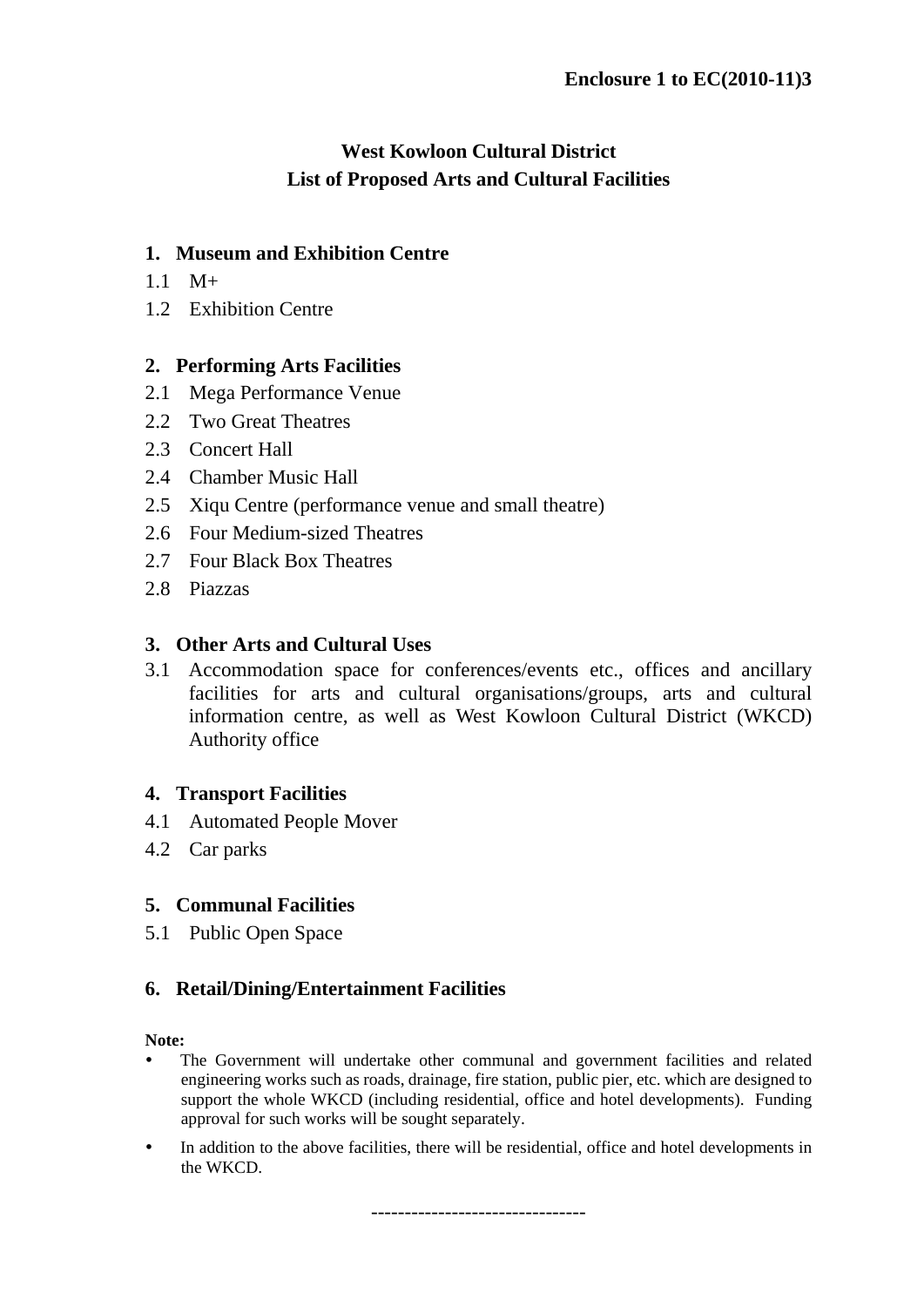### **Job Description Project Manager (Home Affairs Bureau)**

**Rank:** Principal Government Engineer (D3)

**Responsible to:** Permanent Secretary for Home Affairs

#### **Main Duties and Responsibilities –**

- (i) To assist the Secretary for Home Affairs (SHA) in overseeing the progress of the West Kowloon Cultural District (WKCD) project; initiate actions and provide guidance when necessary to ensure the project would meet the target completion date and be completed within budget.
- (ii) To oversee West Kowloon Cultural District Authority (WKCDA)'s preparation of the Development Plan (DP), including taking into account public views.
- (iii) To spearhead the coordination among Government bureaux/departments to provide feedbacks and scrutinise associated impact assessments to facilitate WKCDA's submission of the DP to the Town Planning Board.
- (iv) To monitor the progress of the design competitions, the procurement process, and the construction works conducted by the WKCDA so that they are in compliance with the planning, building and design parameters and that WKCDA's spending is within the scope of the upfront endowment as approved by the Finance Committee.
- (v) To formulate overall development strategy for the infrastructure public works to be undertaken by the Government within the WKCD site; monitor the expenditure of these works and oversee their timely completion.
- (vi) To maintain close liaison with Government departments, WKCDA, public utilities companies and other external parties concerned on all interface matters affecting the development of WKCD such as Guangzhou-Shenzhen-Hong Kong Express Rail Link and traffic improvement works and provide inputs to resolving these issues.
- (vii) To liaise with the Lands Department and the WKCDA in working out a land disposal mechanism for the development of the residential, office and hotel sites in harmony with arts and cultural facilities.
- (viii) To provide technical support to the Home Affairs Bureau and to assist SHA in considering the DP submitted by WKCDA.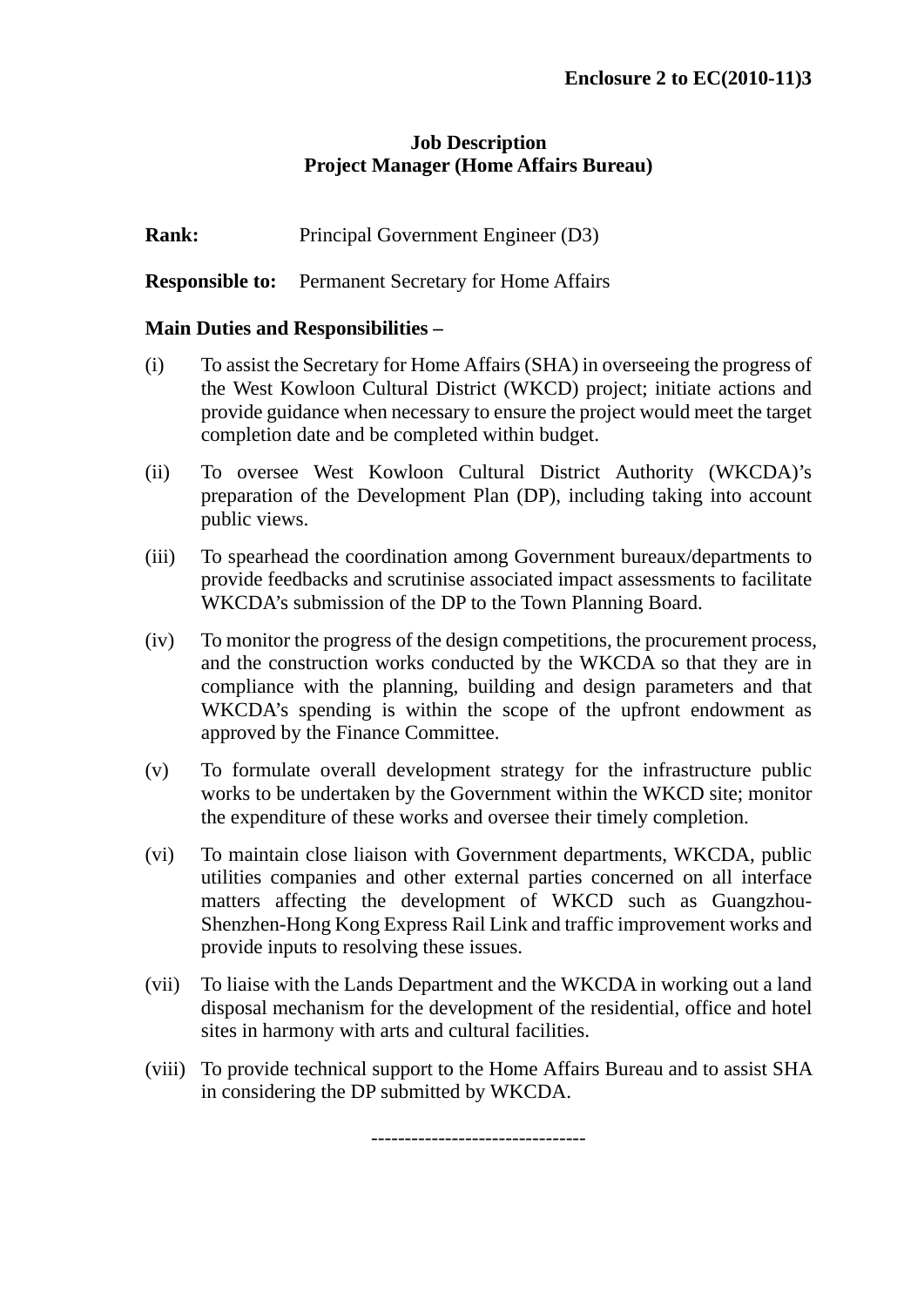# **Job Description Principal Assistant Secretary(West Kowloon Cultural District)**

**Rank:** Administrative Officer Staff Grade C (D2)

**Responsible to:** Deputy Secretary for Home Affairs (3)

#### **Main Duties and Responsibilities –**

- (i) To monitor the performance of West Kowloon Cultural District Authority (WKCDA) in fulfillment of its objectives and roles as stated in the West Kowloon Cultural District Authority Ordinance.
- (ii) To oversee interface issues between the arts and cultural facilities operated by the WKCDA and those operated by the Government.
- (iii) To liaise closely with senior management of WKCDA to oversee the institutional set-up and the establishment of an appropriate governance mechanism for museum and performing arts venues.
- (iv) To monitor the progress in planning of programmes and services by WKCDA for opening of Phase 1 facilities in the West Kowloon Cultural District starting from 2015.
- (v) To oversee WKCDA's policy and work in nurturing local arts talents, engaging stakeholders and building up audience.
- (vi) To housekeep WKCDA and oversee its submission of reports to the Government in accordance with the West Kowloon Cultural District Authority Ordinance.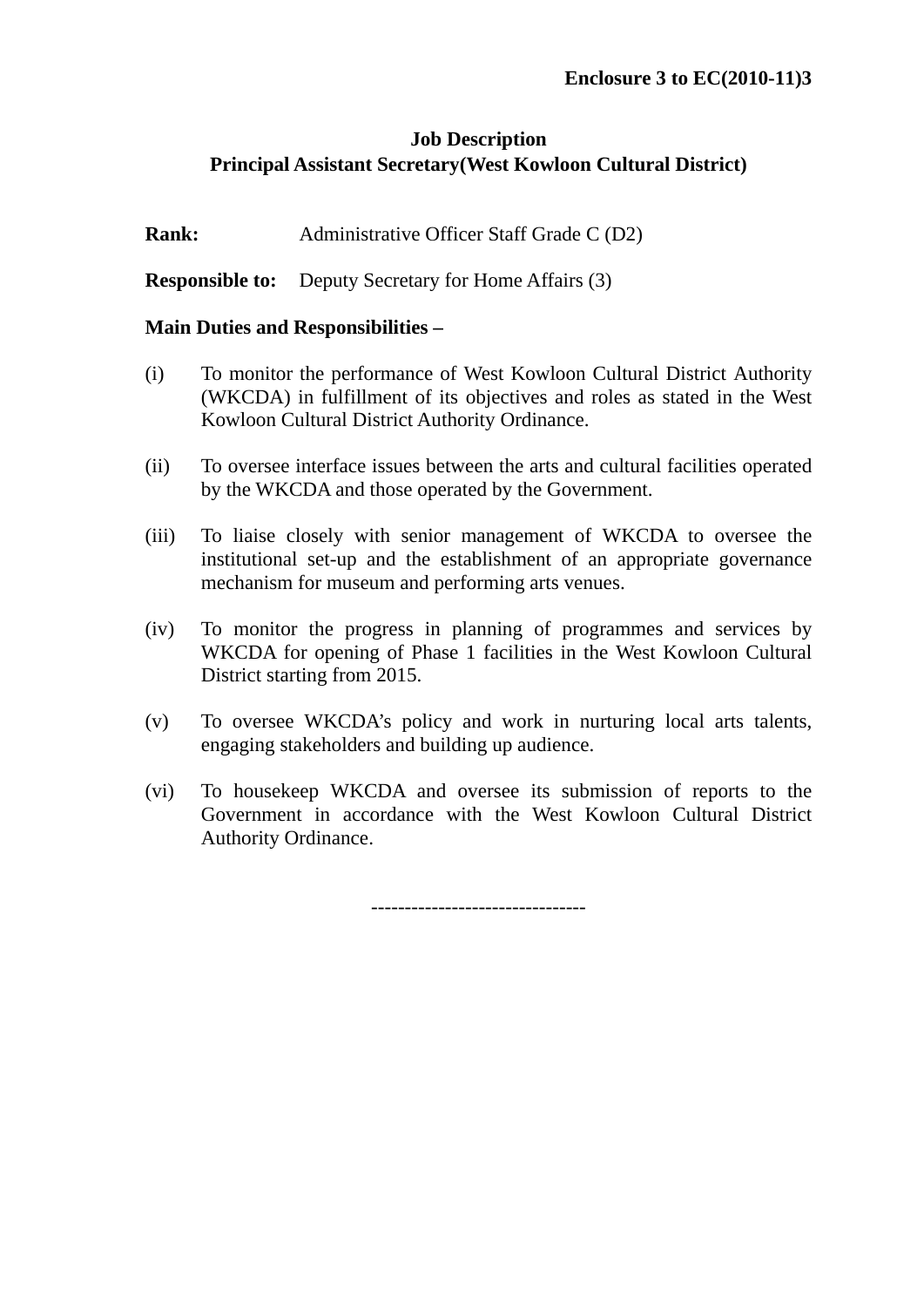#### **Organisation Chart of Home Affairs Bureau**

(after the proposed creation of two supernumerary posts)



Proposed creation of supernumerary posts for the period from 1 July 2010 to 31 March 2015